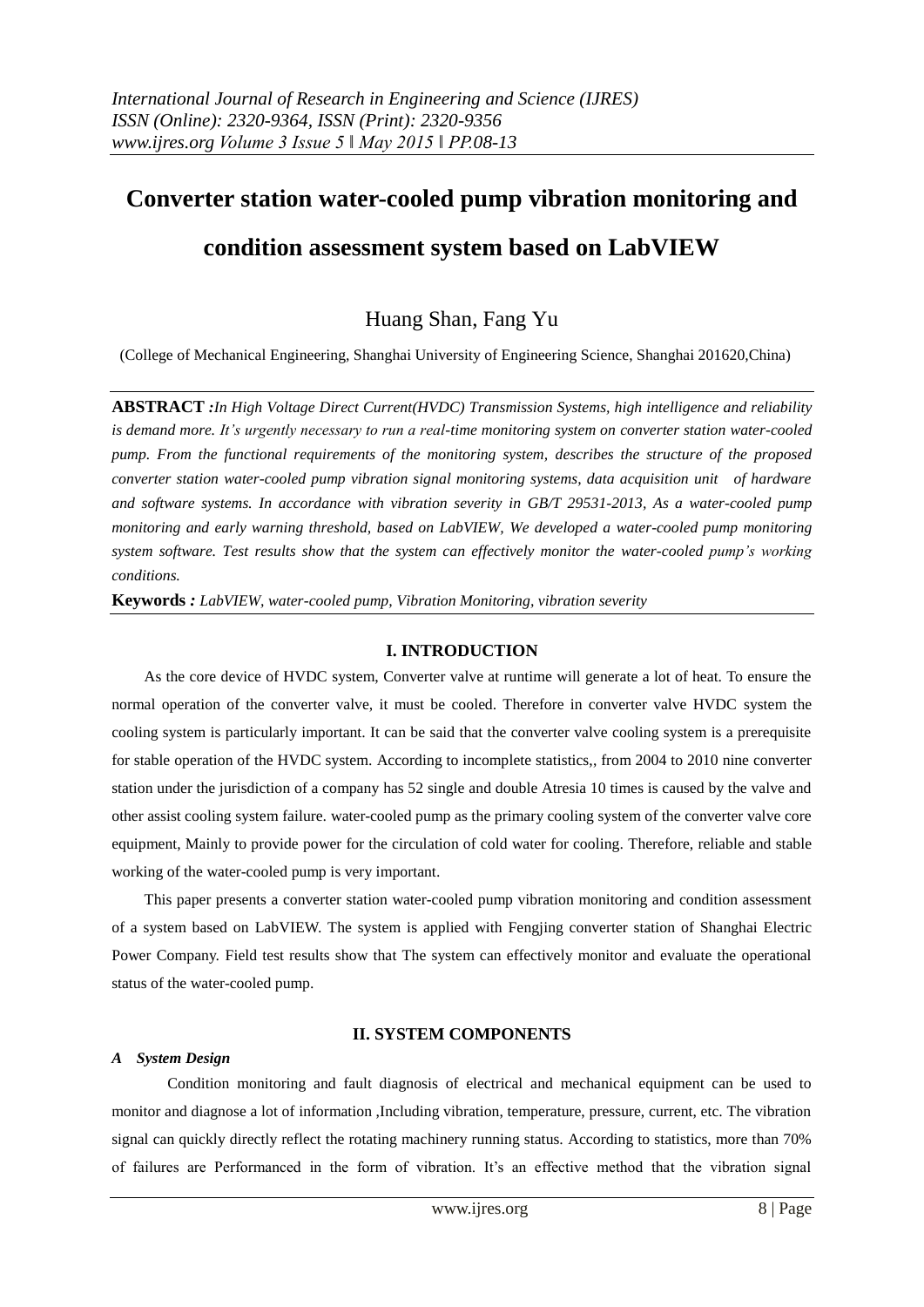acquisition to achieve its status monitoring and fault diagnosis. The system consists of vibration sensor to detect the pump vibration signal after signal conditioning circuits, and A / D converter into the PC, the LabVIEW software for analysis, processing, storage and display.

#### *B System Hardware*

Hardware in The system: PC, data acquisition cards, sensors and collection devices .Hardware structure shown in Figure 1.



Fig. 1 Hardware diagram

# *C Sensor*

The system use INV9832 triaxial accelerometer Sensor and INV9822 axis acceleration sensor Data collection for Data collection. Features of the Both sensors are low-impedance output, Strong anti-jamming, Little noise, can extend the cable output. The Sensitivity of INV9832 triaxial accelerometer Sensor is 100mv/g,Upper limit is 50g, frequency Range is 0.5 KHZ to 5KHZ. The Sensitivity of INV9822 axis accelerometer Sensor is 100mv/g, Frequency Range is 0.5 KHZ to 5KHZ.

# *D Sensor distribution*

Sensor distribution position is directly related to the accuracy of the test data. According to the standard. Measurement points should near the bearings. one or several key parts of the pump is selected as the Measurement points. Measurement points should be selected in the vibrational energy to the elastic foundation or other system components for delivery of parts. Measurement points should be selected bearing, at the base and outlet flange.The location and number of measuring points as shown in figure 2.



Fig.2 Sensor distribution

# *E data acquisition card*

Selection NI 9234 multifunction data acquisition card, the relevant parameters: software-selectable IEPE signal conditioning (0 mA or 2 mA), each channel up to 51.2 kS / s sampling rate, AC coupling (0.5 Hz), 24-bit resolution, 102 dB dynamic range, anti-aliasing filter, 4-way simultaneous sampling analog input,  $\pm$  5 V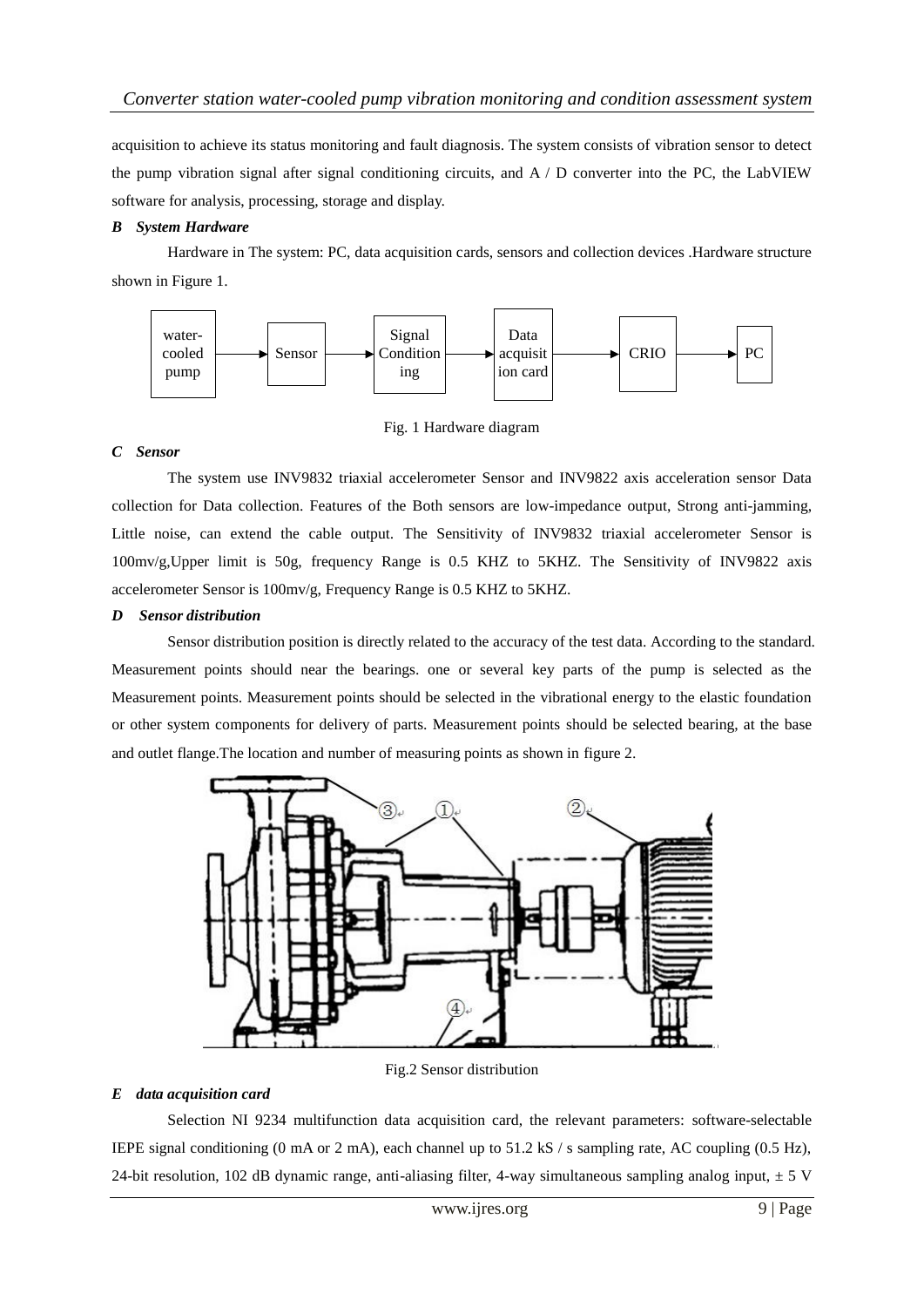input range, compatible with smart TEDS sensors.

#### *F Controller*

NI CompactRIO (cRIO) is an industrial grade embedded control platform, compact and rugged for demanding industrial index, with wide temperature (-40 ℃ -70 ℃) and shock (50g) and other characteristics, especially for complex industrial environment for reliability-critical applications. CompactRIO system consists of a controller, the chassis (embedded FPGA chip) and acquisition module consists of three parts. CompactRIO embedded PowerPC microprocessor and FPGA chip, supports hundreds of hot-swappable I / O modules, built-in signal conditioning and digital to analog conversion circuit can be directly connected to the voltage, current, charge, ICP interfaces, electrical bridge and TEDS sensors. In addition cRIO real-time controller configured Gigabit Ethernet interface, it can be based on wired / wireless connections, build remote test system.

#### *G System software*

Software design is modular. The system is composed of signal acquisition, data analysis and processing, data display, data management, alarm and other modules. The advantages of using modular design that reduces design complexity, easy to debug and upgrade software reuse and systems. LabVIEW programming method differs from traditional programming methods, which get rid of the problems of traditional linear structure of language. Because LabVIEW execution order is determined by the way the data flow is determined, rather than lines of code appear in the order, so you can design a flow chart of simultaneous execution of multiple programs. you can select the required control and data display objects from the control panel when you design Interface. Just operating on PC panel, monitoring tasks can be done. System interface and Software Process shown in figure 3 and figure 4.



Fig.3 System interface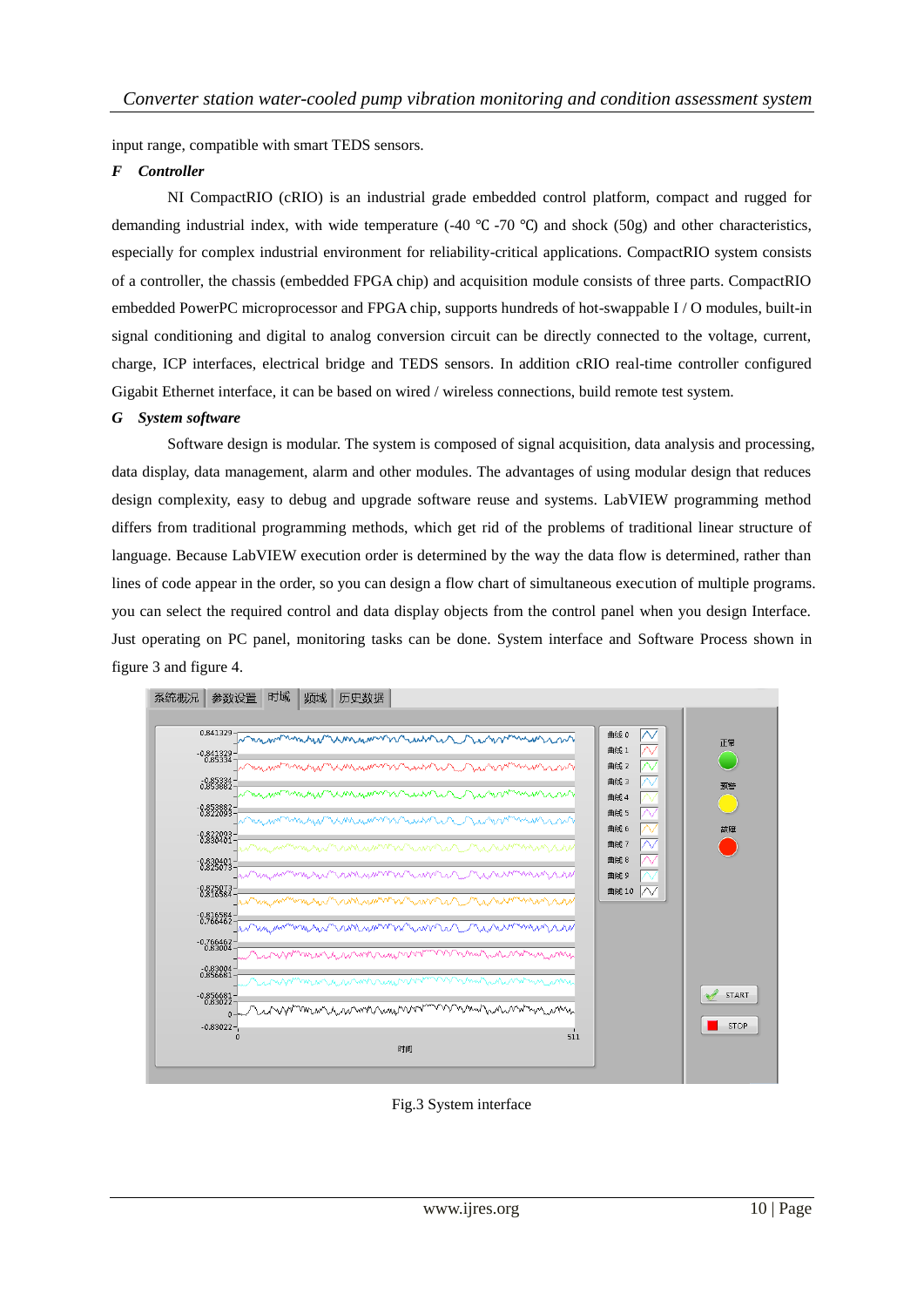

Fig.4 Software Process

# *H Warning criterion of choice*

Selection vibration velocity in the international standard parameters as a measure of vibration severity. Vibration velocity can reflect the energy of vibration. Structural damage in machine and equipment are most due to vibrations caused by excessive speed. Noise and vibration is proportional to the speed of the machine. So we use the vibration severity (root mean square value of vibration velocity) as the standard for judging parameters.

| Class              | Center height $\langle mm \rangle$ and Speed $\langle r/min \rangle$ |                              |                           |  |  |  |
|--------------------|----------------------------------------------------------------------|------------------------------|---------------------------|--|--|--|
|                    | $\leq$ 225mm                                                         | $>$ 225mm~550mm              | $>550$ mm                 |  |  |  |
| <b>First Class</b> | $\leq 1800$ r/min                                                    | $\leq 1000$ r/min            |                           |  |  |  |
| second             | $>1800r/min \sim 4500 r/min$                                         | $>1000r/min \sim 1800 r/min$ | $>600$ r/min~1500 r/min   |  |  |  |
| <b>Class</b>       |                                                                      |                              |                           |  |  |  |
| Third              | $>4500$ r/min~12000 r/min                                            | $>1800$ r/min~4500 r/min     | $>1500$ r/min~3600 r/min  |  |  |  |
| Class              |                                                                      |                              |                           |  |  |  |
| Fourth             |                                                                      | $>4500$ r/min~12000 r/min    |                           |  |  |  |
| <b>Class</b>       |                                                                      |                              | $>$ 3600r/min~12000 r/min |  |  |  |

The converter station pump type is CPKN-C1 200-500, Rated flow is 380m3/h, Head is 60m, Rated speed is 1488r/min, Center height 425mm, So the pump is second class.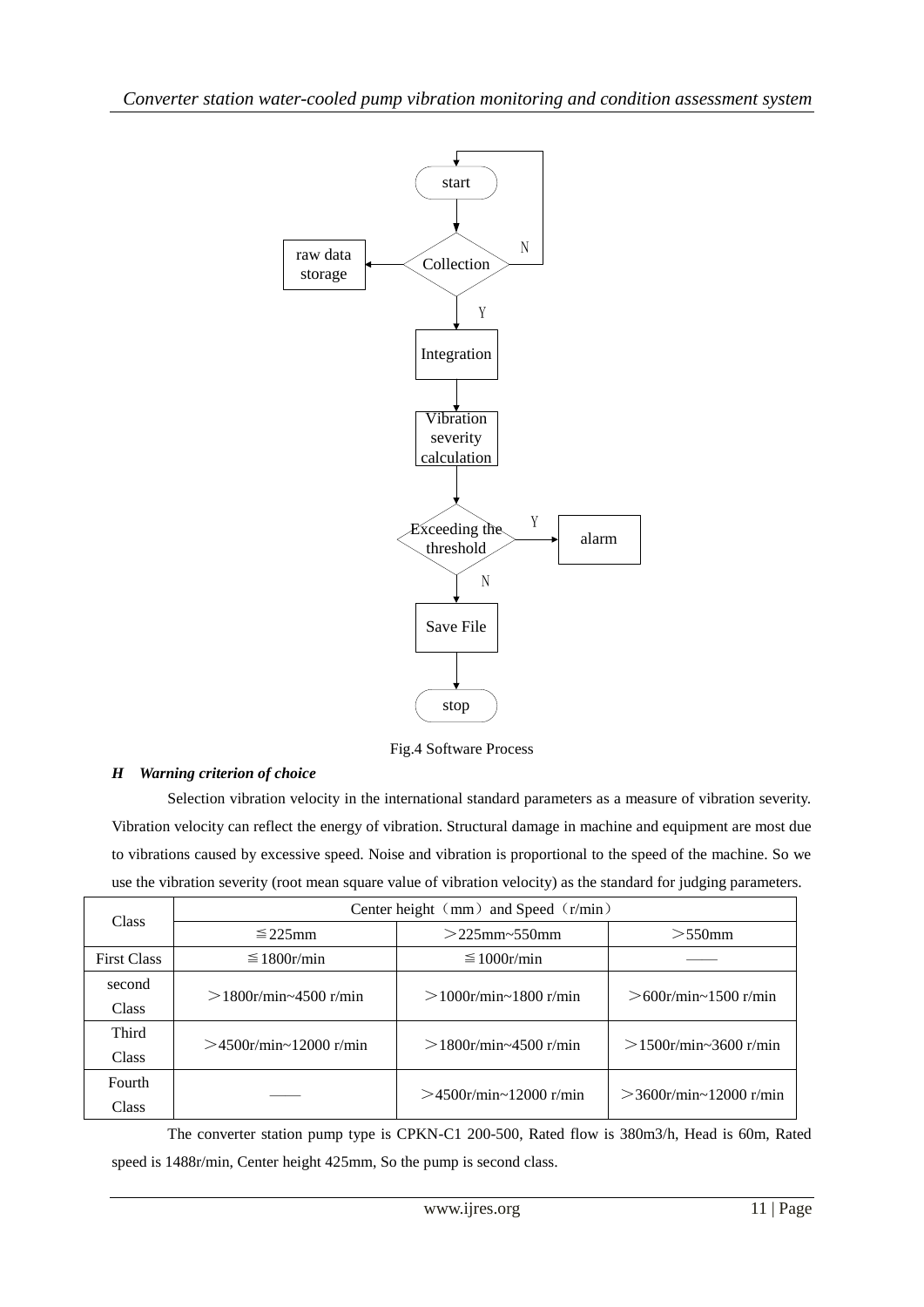# *I Evaluation of pump vibration levels*

Pump vibration levels are A, B, C, D four, D is unqualified

|                                | Evaluation of pump vibration levels |               |               |              |  |  |
|--------------------------------|-------------------------------------|---------------|---------------|--------------|--|--|
| vibration severity level(mm/s) | <b>First Class</b>                  | second Class  | Third         | Fourth       |  |  |
|                                |                                     |               | Class         | Class        |  |  |
| 0.28                           |                                     |               |               |              |  |  |
| 0.45                           | A                                   | $\mathbf{A}$  |               | $\mathbf{A}$ |  |  |
| 0.71                           |                                     |               | A             |              |  |  |
| 1.12                           | $\mathbf B$                         |               |               |              |  |  |
| 1.80                           |                                     |               |               |              |  |  |
| 2.80                           | $\mathcal{C}$                       | $\bf{B}$      |               |              |  |  |
| 4.50                           |                                     | $\mathcal{C}$ | $\bf{B}$      |              |  |  |
| 7.10                           |                                     |               | $\mathcal{C}$ | $\bf{B}$     |  |  |
| 11.20                          |                                     |               |               | $\mathbf C$  |  |  |
| 18.00                          | $\mathbf D$                         | D             |               | D            |  |  |
| 28.00                          |                                     |               | D             |              |  |  |
| 45.00                          |                                     |               |               |              |  |  |

Table 1 Evaluation of pump vibration levels

# **III. Test and Analysis**

The test site in Jinshan District of Shanghai Fengjing converter station. Test objects is the converter station water-cooled pump. Test conditions: Normal operating conditions, Speed 1488r / min, Sampling frequency 2560Hz, Sampling time 1h, Figure 5 test site.



Fig.5 Test results and analysis